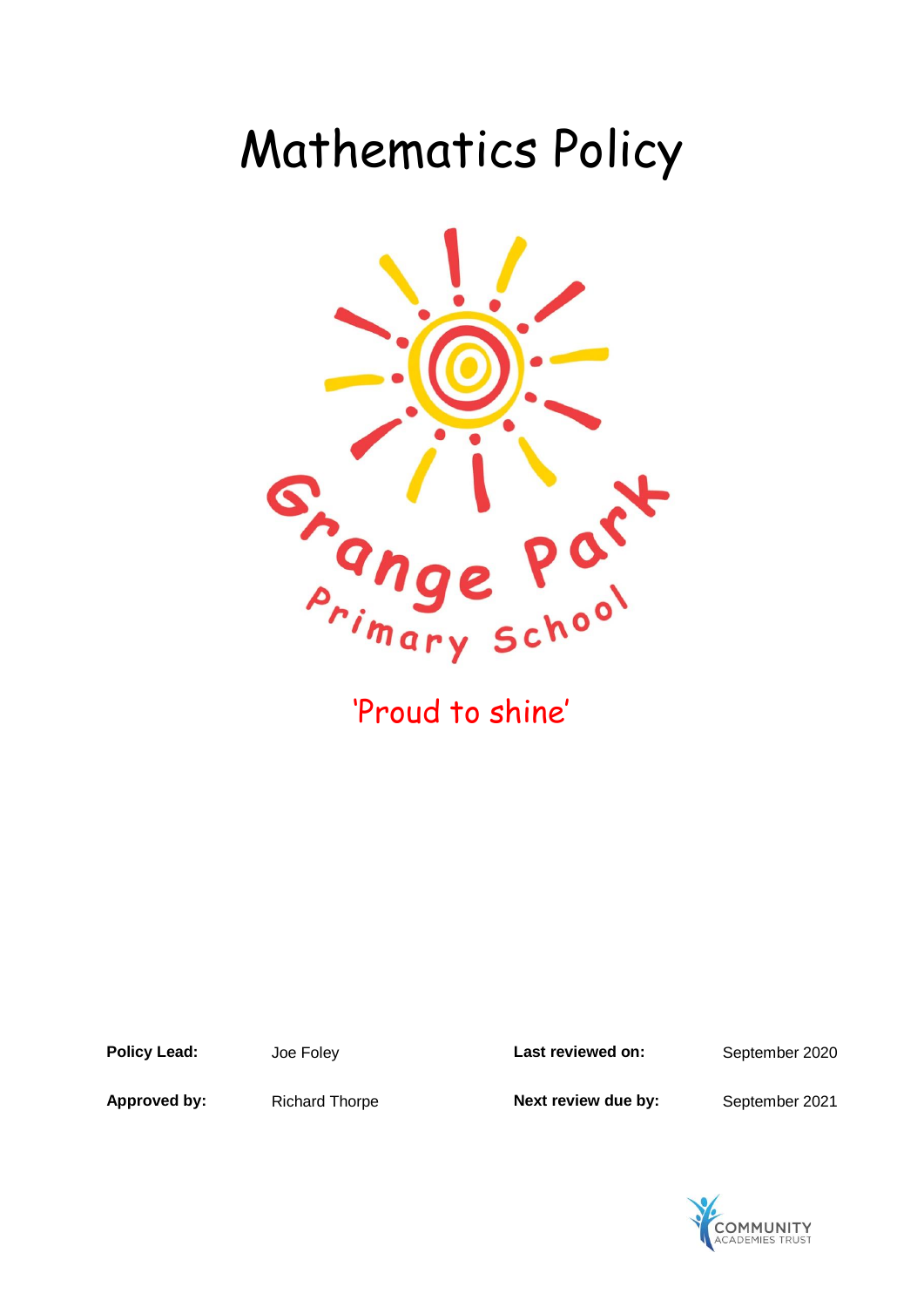# **Introduction**

At Grange Park Primary School, the teaching of maths is geared towards enabling each child to develop their learning and achieve their full potential. We endeavour to not only develop the mathematics skills and understanding required for later life, but also an enthusiasm and fascination about maths itself.

We aim to increase pupil confidence in maths so they are able to express themselves and their ideas using the language of maths with assurance. We want the children to see mathematics as being relevant to their world and applicable to everyday life as well as being something that they will need as they move on through their school life and ultimately to the world of employment.

The national curriculum for mathematics aims to ensure that all pupils:

 become **FLUENT** in the fundamentals of mathematics, including through varied and frequent practice with increasingly complex problems over time,

so that pupils develop conceptual understanding and the ability to recall and apply knowledge rapidly and accurately.

 **REASON** mathematically by following a line of enquiry, conjecturing relationships and generalisations, and developing an argument, justification

or proof using mathematical language

 can **SOLVE PROBLEMS** by applying their mathematics to a variety of routine

and non-routine problems with increasing sophistication, including breaking

down problems into a series of simpler steps and persevering in seeking solutions.

*(New National Curriculum July 2014)*

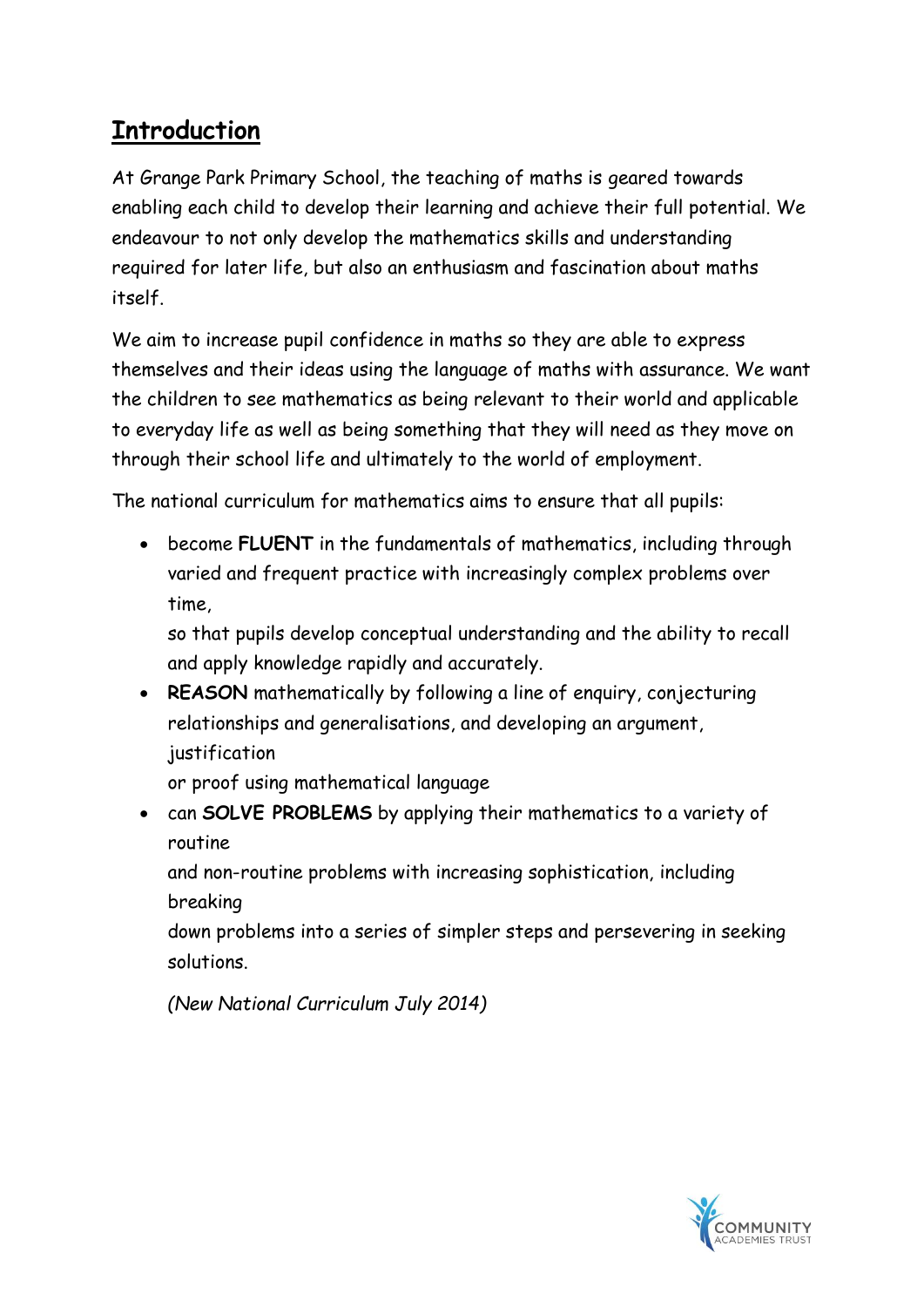Following the introduction of the new National Curriculum in 2014 the emphasis has been to ensure that all children:

- Become **FLUENT**
- **REASON** and **EXPLAIN** mathematically
- Can **SOLVE PROBLEMS**

This means that children need to be regularly exposed to opportunities involving increasingly complex problem solving which allows them to apply their maths knowledge. In doing so they should be encouraged to develop an argument and line of enquiry which they can prove and justify using mathematical vocabulary. This includes the ability to break down problems, both routine and non-routine, into a series of steps.

#### **Aims**

At Grange Park Primary School, we aim to teach maths in a way that:

- delivers maths in line with new National Curriculum guidelines
- ensures the delivery of maths is filled with cross curricular opportunities
- creates a lively, exciting and stimulating environment in which the children

can learn maths

- promotes the concept that acquiring maths knowledge and skills provides the foundation for understanding the world around the children
- develops mental strategies
- encourages children to use mathematical vocabulary to reason and explain
- stimulates and develops a curiosity for maths
- challenges children to stretch themselves and take risks in their learning
- creates a sense of awe and wonder surrounding maths
- ensures children have the ability to instantly recall key facts

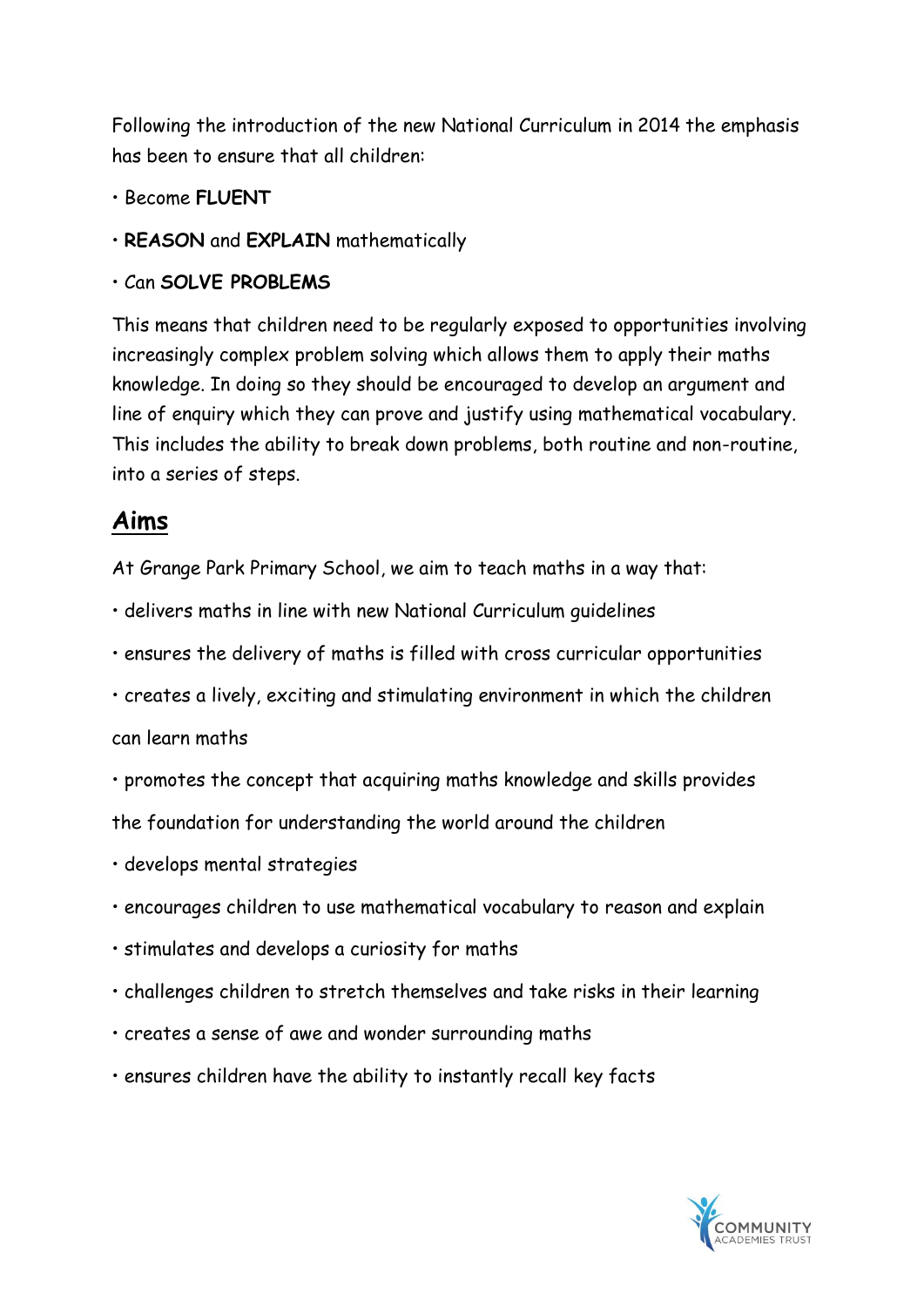### **Approach**

At Grange Park Primary School, we use a variety of curriculum resources, including the National Curriculum Programs of Study, Cornerstones, White Rose Maths Hub, Nrich and NCETM to ensure continuity and progression in the teaching of mathematics.

It is important that children are allowed to explore maths and present their findings not only in a written form but also visually; to that end, the school has embraced the CPA approach: concrete, pictorial, abstract. This will allow the children to experience the physical aspects of maths before finding a way to present their findings and understandings in a visual form before relying on the abstract numbers.

The curriculum is delivered by class teachers. Children are taught in class groups from Foundation Stage to Year 5, with children streamed in Year 6. In all classes children are taught in a variety of groupings; whole class, groups, pairs, one to one, relevant to the task in hand, and work is differentiated in order to make it accessible and challenging. Where appropriate these groups/individual children are supported by Teaching Assistants. In line with the new curriculum, and using guidance from the White Rose Maths Hub, the school is aiming to move towards a mastery approach to teaching.

Staff are kept up to date on current thinking, new teaching methodologies and ideas by the subject leader through staff meetings and Inset. CPD will be available where possible for staff who need to improve their understanding of the requirements of the new national curriculum, new methodologies and assessment/testing arrangements.

It is important that parents and carers are actively involved in the children's education. In order to help keep them informed of what is happening within school we aim to run annual information sessions which will look at current developments within the school, projects in which we are involved, new methodologies for delivering the teaching of Maths and also any new statutory changes such as curriculum or assessment/testing arrangements.